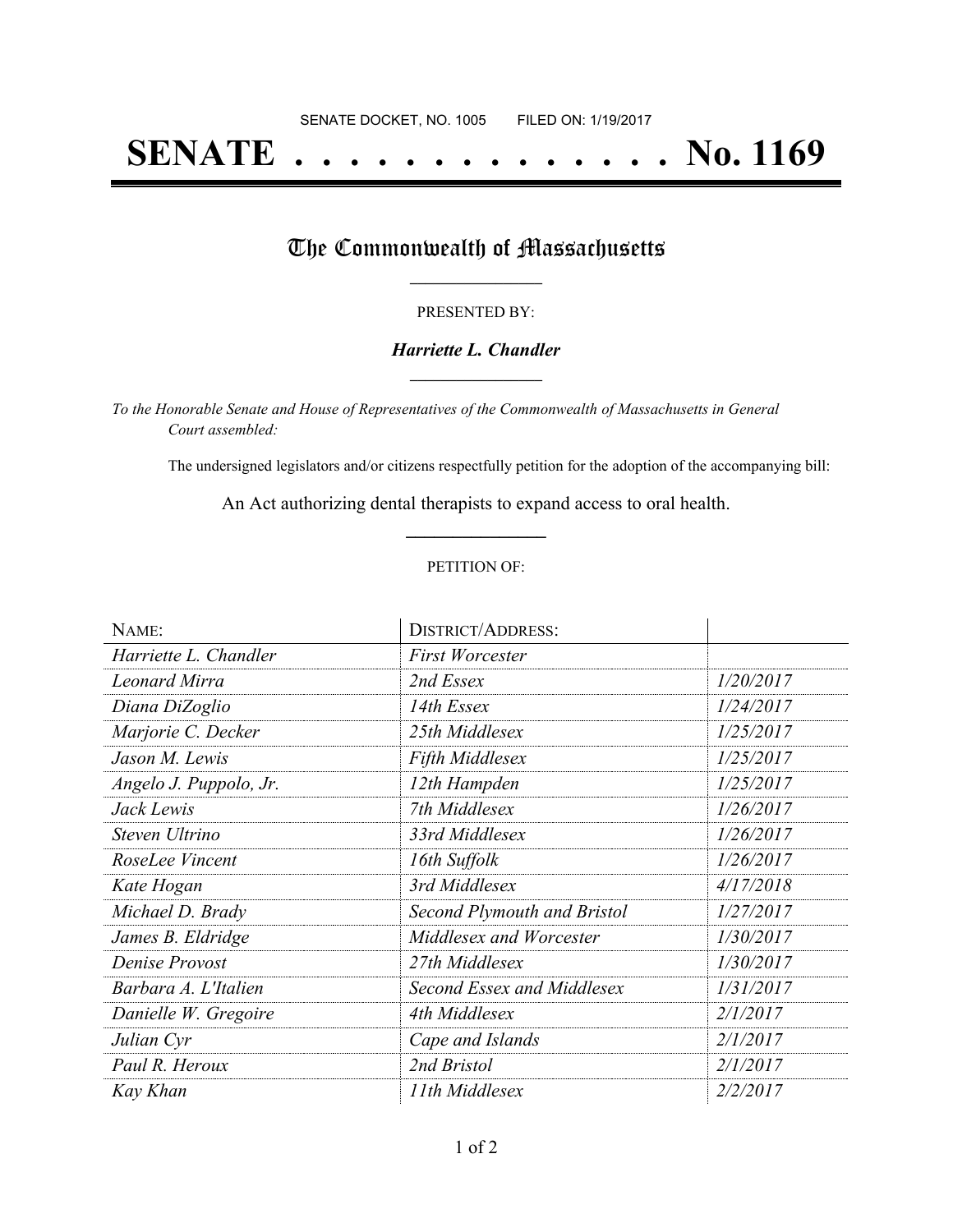| Sal N. DiDomenico       | Middlesex and Suffolk              | 2/2/2017  |
|-------------------------|------------------------------------|-----------|
| Joan B. Lovely          | Second Essex                       | 2/2/2017  |
| Mary S. Keefe           | 15th Worcester                     | 2/2/2017  |
| Thomas M. McGee         | Third Essex                        | 2/3/2017  |
| Daniel M. Donahue       | 16th Worcester                     | 2/3/2017  |
| John F. Keenan          | Norfolk and Plymouth               | 2/3/2017  |
| Joseph A. Boncore       | <b>First Suffolk and Middlesex</b> | 2/3/2017  |
| Eileen M. Donoghue      | <b>First Middlesex</b>             | 2/3/2017  |
| Elizabeth A. Malia      | 11th Suffolk                       | 2/3/2017  |
| Jennifer L. Flanagan    | Worcester and Middlesex            | 2/3/2017  |
| José F. Tosado          | 9th Hampden                        | 2/3/2017  |
| James Arciero           | 2nd Middlesex                      | 2/3/2017  |
| <i>Bruce E. Tarr</i>    | <b>First Essex and Middlesex</b>   | 2/14/2017 |
| Smitty Pignatelli       | 4th Berkshire                      | 3/15/2017 |
| William N. Brownsberger | Second Suffolk and Middlesex       | 9/11/2017 |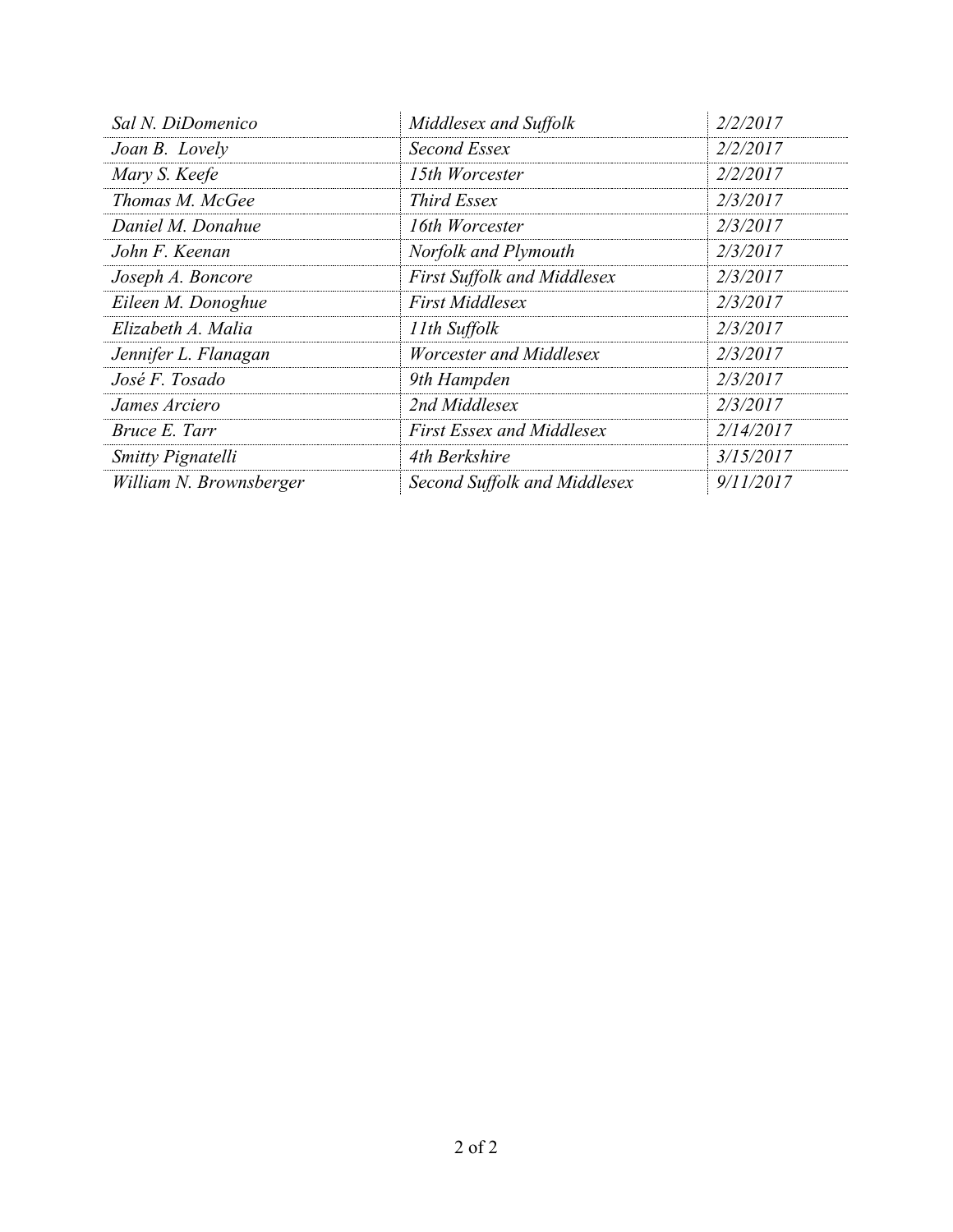#### SENATE DOCKET, NO. 1005 FILED ON: 1/19/2017

## **SENATE . . . . . . . . . . . . . . No. 1169**

By Ms. Chandler, a petition (accompanied by bill, Senate, No. 1169) of Harriette L. Chandler, Leonard Mirra, Diana DiZoglio, Marjorie C. Decker and other members of the General Court for legislation to establish an advanced dental hygiene practitioner level of practice. Public Health.

### [SIMILAR MATTER FILED IN PREVIOUS SESSION SEE SENATE, NO. *1118* OF 2015-2016.]

### The Commonwealth of Massachusetts

**In the One Hundred and Ninetieth General Court (2017-2018) \_\_\_\_\_\_\_\_\_\_\_\_\_\_\_**

**\_\_\_\_\_\_\_\_\_\_\_\_\_\_\_**

An Act authorizing dental therapists to expand access to oral health.

Be it enacted by the Senate and House of Representatives in General Court assembled, and by the authority *of the same, as follows:*

|  |  | SECTION 1. Section 43A of chapter 112 of the General Laws, as appearing in the 2014 |  |
|--|--|-------------------------------------------------------------------------------------|--|
|  |  |                                                                                     |  |

2 Official Edition, is hereby amended by inserting after the definition of "Appropriate supervision"

- 3 the following 2 definitions:-
- 4 "Board", the board of registration in dentistry or a committee or subcommittee thereof

5 established in the department of public health pursuant to sections 9 and 19 of chapter 13,

6 chapter 30A and sections 43 to 53, inclusive.

- 7 "Collaborative management agreement", a written agreement between a local, state or 8 federal government agency or institution or a licensed dentist and a dental therapist outlining the
- 
- 9 procedures, services, responsibilities and limitations of the therapist.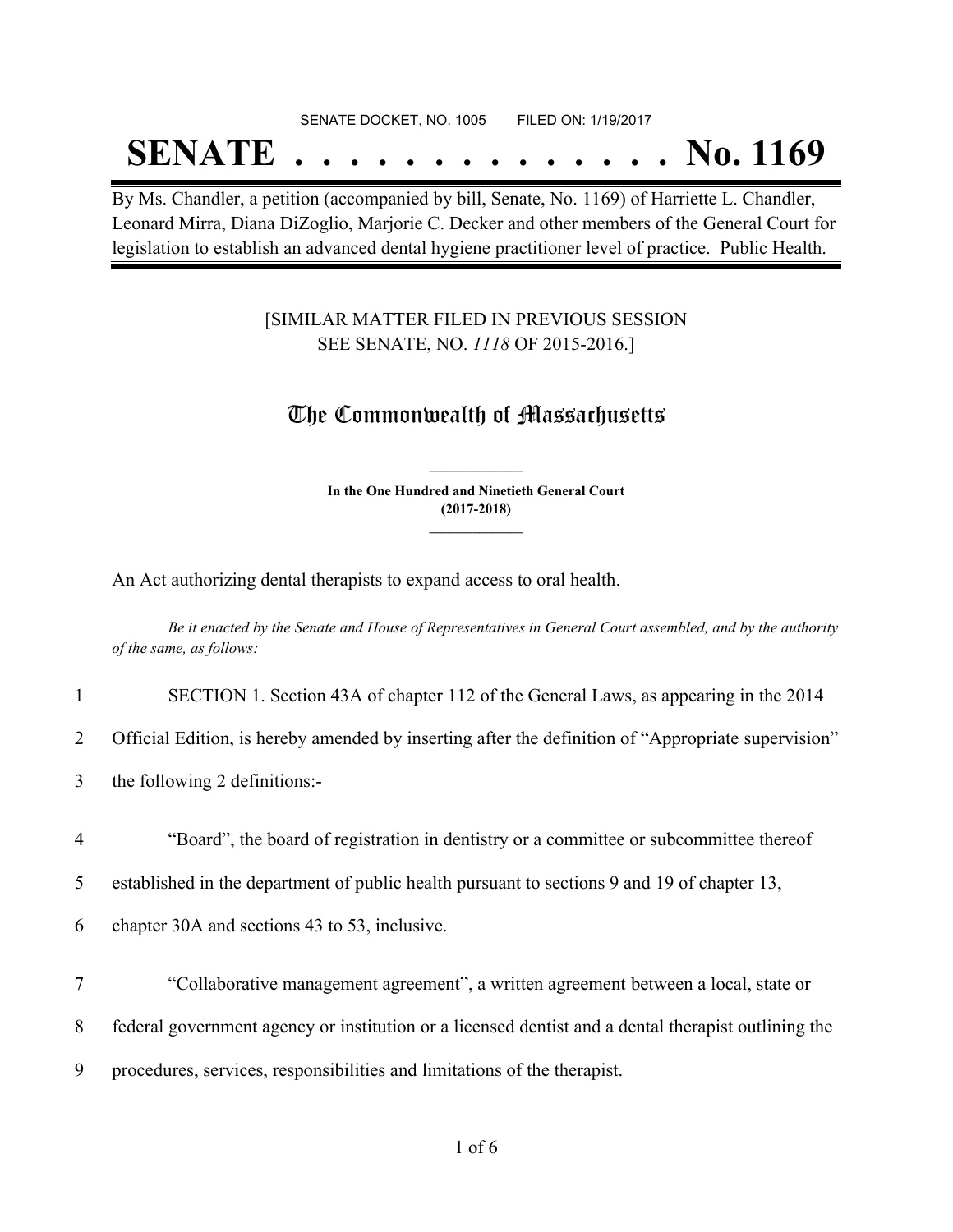| 10 | SECTION 2. Said section 43A of said chapter 112, as so appearing, is hereby further                 |
|----|-----------------------------------------------------------------------------------------------------|
| 11 | amended by inserting after the definition of "Dental assistant" the following definition:-          |
| 12 | "Dental therapist", a person who: (i) successfully completed a dental therapist education           |
| 13 | program that meets the standards of the Commission on Dental Accreditation; or is a graduate of     |
| 14 | a dental therapist education program that meets the standards of the Commission on Dental           |
| 15 | Accreditation provided by a post-secondary institution accredited by the New England                |
| 16 | Association of Schools and Colleges, Inc.; or is certified by the federal Indian Health Service     |
| 17 | pursuant to the Indian Health Care Improvement Act, 25 U.S.C. 1601 et seq.; (ii) has been           |
| 18 | licensed by the board to practice as a dental therapist pursuant to section 51B and has been        |
| 19 | licensed by the board to practice as a dental hygienist pursuant to section 51; and (iii) provides  |
| 20 | oral health care services, including preventive, oral evaluation and assessment, educational,       |
| 21 | palliative, therapeutic and restorative services as authorized under said section 51B.              |
| 22 | SECTION 3. Said section 43A of said chapter 112, as so appearing, is hereby further                 |
| 23 | amended by adding at the end the following definition:-                                             |
| 24 | "Supervising dentist", a licensed dentist who enters into a collaborative management                |
| 25 | agreement with a dental therapist.                                                                  |
| 26 | SECTION 4. Said chapter 112, as so appearing, is hereby further amended by inserting                |
| 27 | after section 51A the following section:-                                                           |
| 28 | Section 51B. Any person of good moral character, who: (i) successfully completed a                  |
| 29 | dental therapist education program that that meets the standards of the Commission on Dental        |
| 30 | Accreditation; or is a graduate of a dental therapist education program that meets the standards of |
| 31 | the Commission on Dental Accreditation provided by a post-secondary institution accredited by       |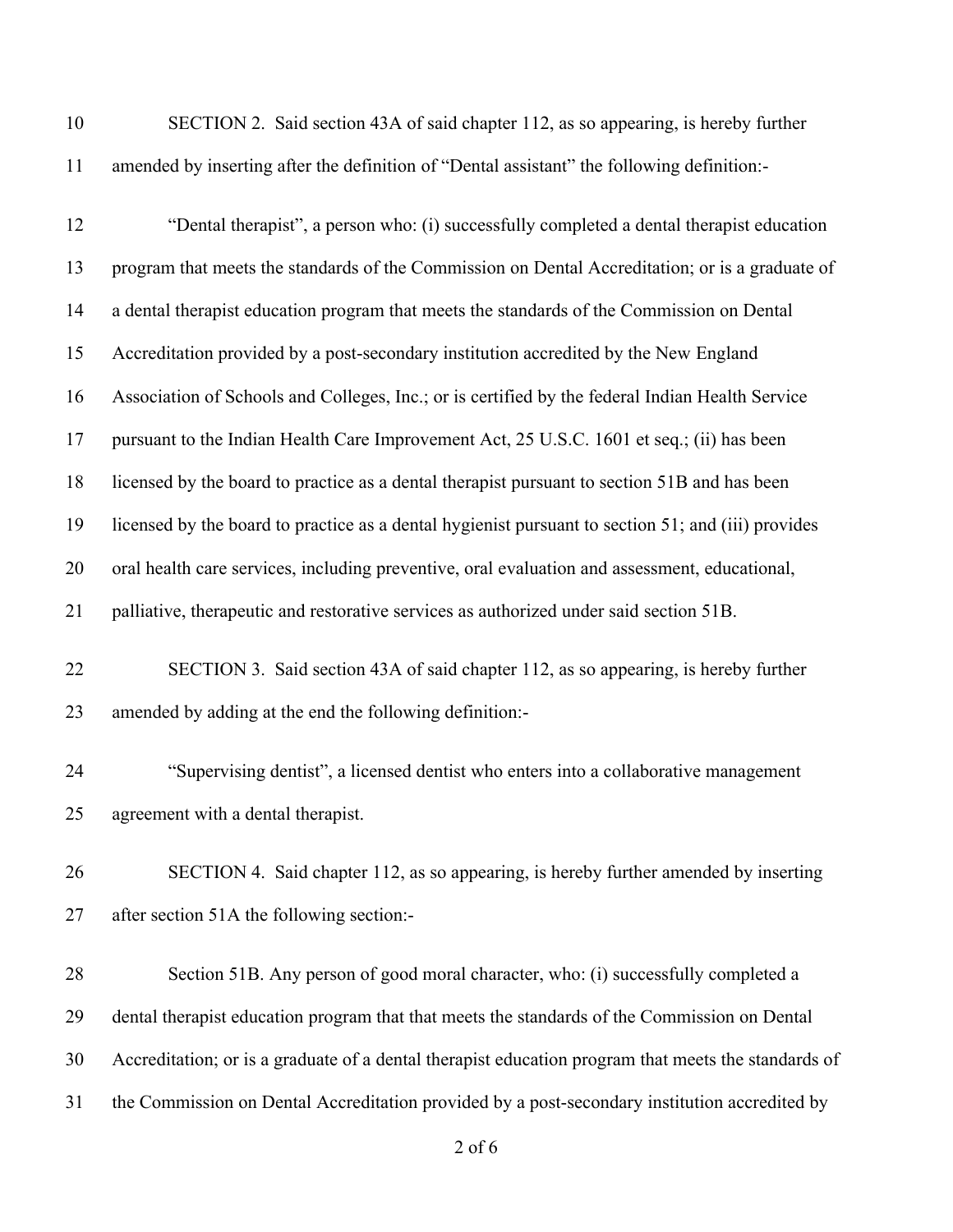the New England Association of Schools and Colleges, Inc.; or is certified by the federal Indian Health Service pursuant to the Indian Health Care Improvement Act, 25 U.S.C. 1601 et seq.; (ii) passes a comprehensive, competency-based clinical examination that is approved by the board of registration in dentistry and administered independently of an institution providing registered dental therapy education; and (iii) obtains a policy of professional liability insurance and shows proof of such insurance as required by rules and regulations, shall be registered as a dental therapist and be given a certificate allowing the therapist to practice in this capacity. Such a person shall also be registered as a dental hygienist and be given a certificate allowing the therapist to practice dental hygiene. A dental therapist shall have practiced under the direct supervision of a supervising dentist for at least 500 hours or completed 1 year of residency before practicing under general supervision.

 The educational curriculum for a dental therapist educated in the commonwealth shall include training on serving patients with special needs including, but not limited to, people with developmental disabilities including autism spectrum disorders, mental illness, cognitive impairment, complex medical problems, significant physical limitations and the vulnerable elderly.

 Before performing a procedure or providing a service under this paragraph, a dental therapist shall enter into a written collaborative management agreement with a licensed dentist. The agreement shall address: practice settings, any limitation on services established by the supervising dentist, the level of supervision required for various services or treatment settings, patient populations that may be served, practice protocols, record keeping, managing medical emergencies, quality assurance, administering and dispensing medications and supervision of dental assistants and dental hygienists. A dental therapist may provide the services authorized in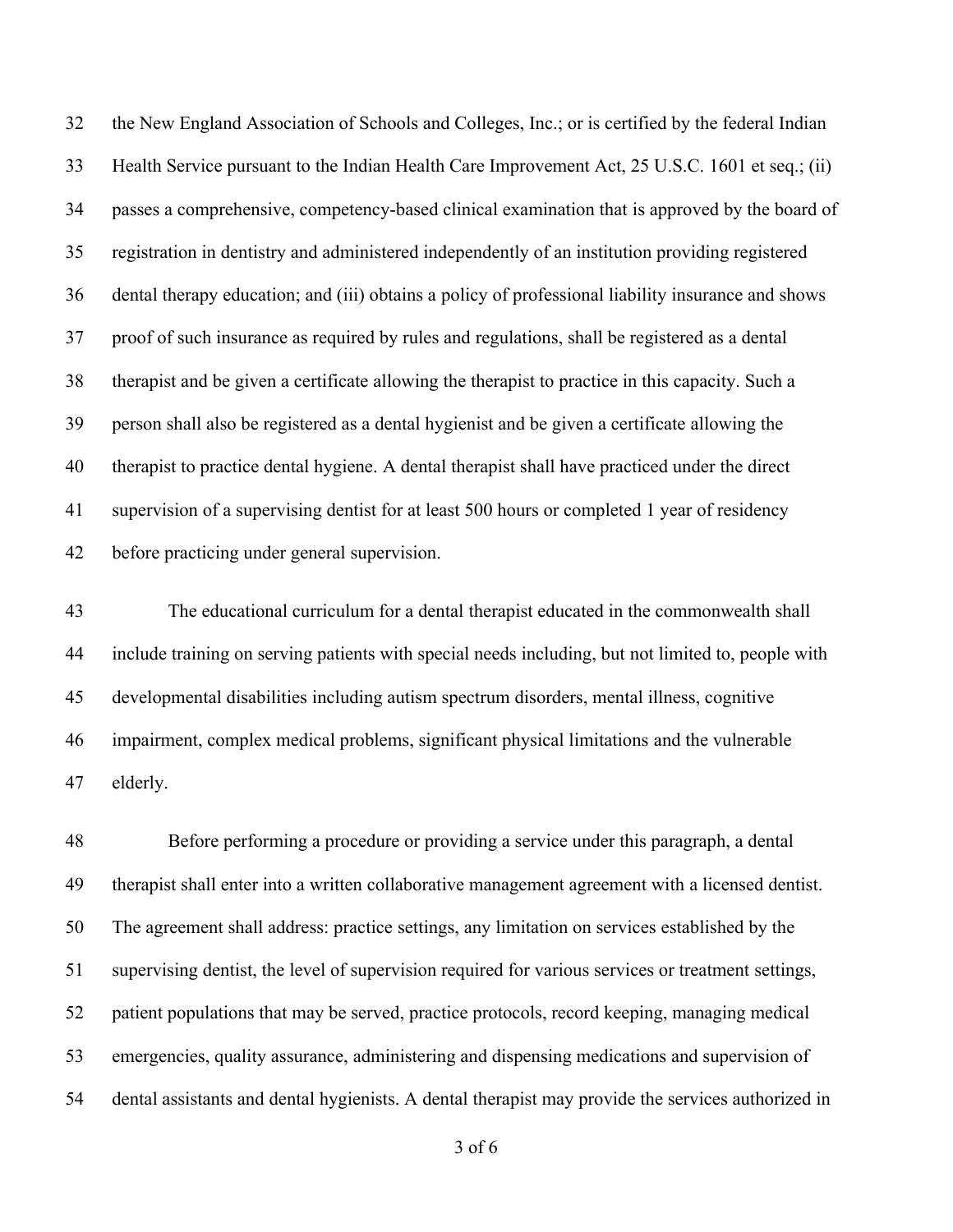practice settings where the supervising dentist is not on-site and has not previously examined the patient, to the extent authorized by the supervising dentist in the collaborative management agreement and provided the supervising dentist is available for consultation and supervision by telephone or other means of electronic communication.

 The collaborative management agreement shall include specific written protocols to govern situations in which the dental therapist encounters a patient who requires treatment that exceeds the authorized scope of practice of the dental therapist. A collaborative management agreement shall be signed and maintained by the supervising dentist and the dental therapist and shall be submitted upon request by the board. The board shall establish appropriate guidelines for a written collaborative management agreement. The agreement may be updated from time to time. A supervising dentist may have a collaborative management agreement with not more than 4 dental therapists at the same time.

 A dental therapist licensed by the board may perform all acts of a public health dental hygienist, all acts provided for in Commission on Dental Accreditation's dental therapy standards, as well as the following services and procedures pursuant to the written collaborative management agreement without the supervision or direction of a dentist: (A) interpreting radiographs; (B) the placement of space maintainers; (C) pulpotomies on primary teeth; (D) an oral evaluation and assessment of dental disease and the formulation of an individualized treatment plan authorized by the collaborating dentist; and (E) nonsurgical extractions of permanent teeth as limited in this section.

 A dental therapist shall not perform any service or procedure described in this section except as authorized by the collaborating dentist. A dental therapist may perform nonsurgical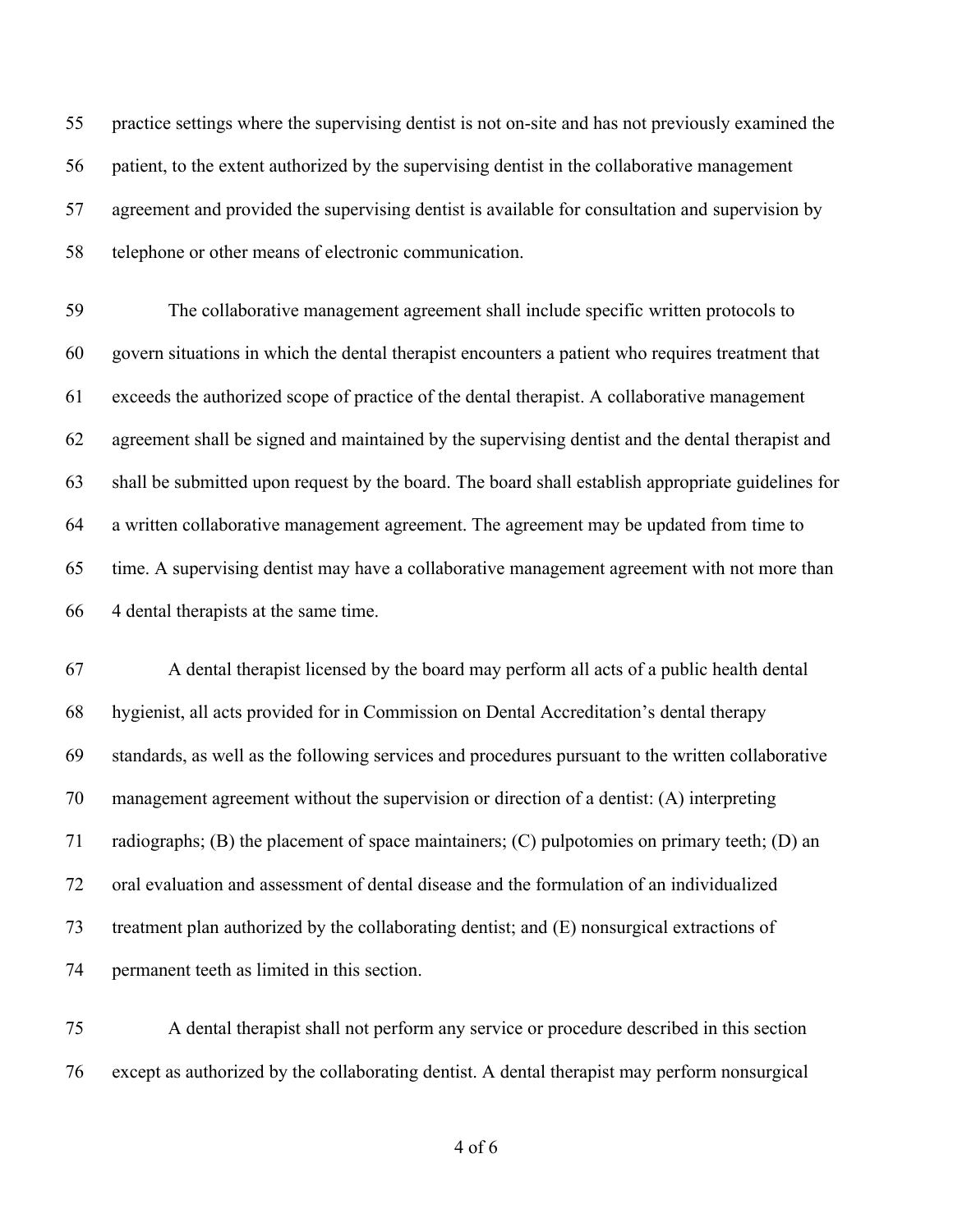extractions of periodontally diseased permanent teeth with tooth mobility of +3 under general supervision if authorized in advance by the collaborating dentist. The dental therapist shall not extract a tooth for a patient if the tooth is unerupted, impacted or needs to be sectioned for removal. The collaborating dentist is responsible for directly providing or arranging for another dentist or specialist to provide any necessary advanced services needed by the patient. A dental therapist in accordance with the written collaborative management agreement shall refer patients to another qualified dental or health care professional to receive any needed services that exceed the scope of practice of the dental therapist. The collaborating dentist shall ensure that a dentist is available to the dental therapist for timely consultation during treatment if needed and shall either provide or arrange with another dentist or specialist to provide the necessary treatment to a patient who requires more treatment than the dental therapist is authorized to provide. A dental therapist may dispense and administer the following medications within the parameters of the written collaborative management agreement, within the scope of practice of the dental therapist and with the authorization of the collaborating dentist: analgesics, anti-inflammatories and antibiotics. The authority to dispense and administer shall extend only to the categories of drugs identified in this paragraph and may be further limited by the written collaborative management agreement. The authority to dispense includes the authority to dispense sample drugs within the categories identified in this paragraph if dispensing is permitted by the written collaborative management agreement. A dental therapist is prohibited from dispensing or administering a narcotic drug.

 Dental therapists shall be reimbursed for services covered by Medicaid and other third- party payers. A dental therapist shall not operate independently of a dentist, except for a dental therapist working for a local, state or federal government agency or a non-profit institution or